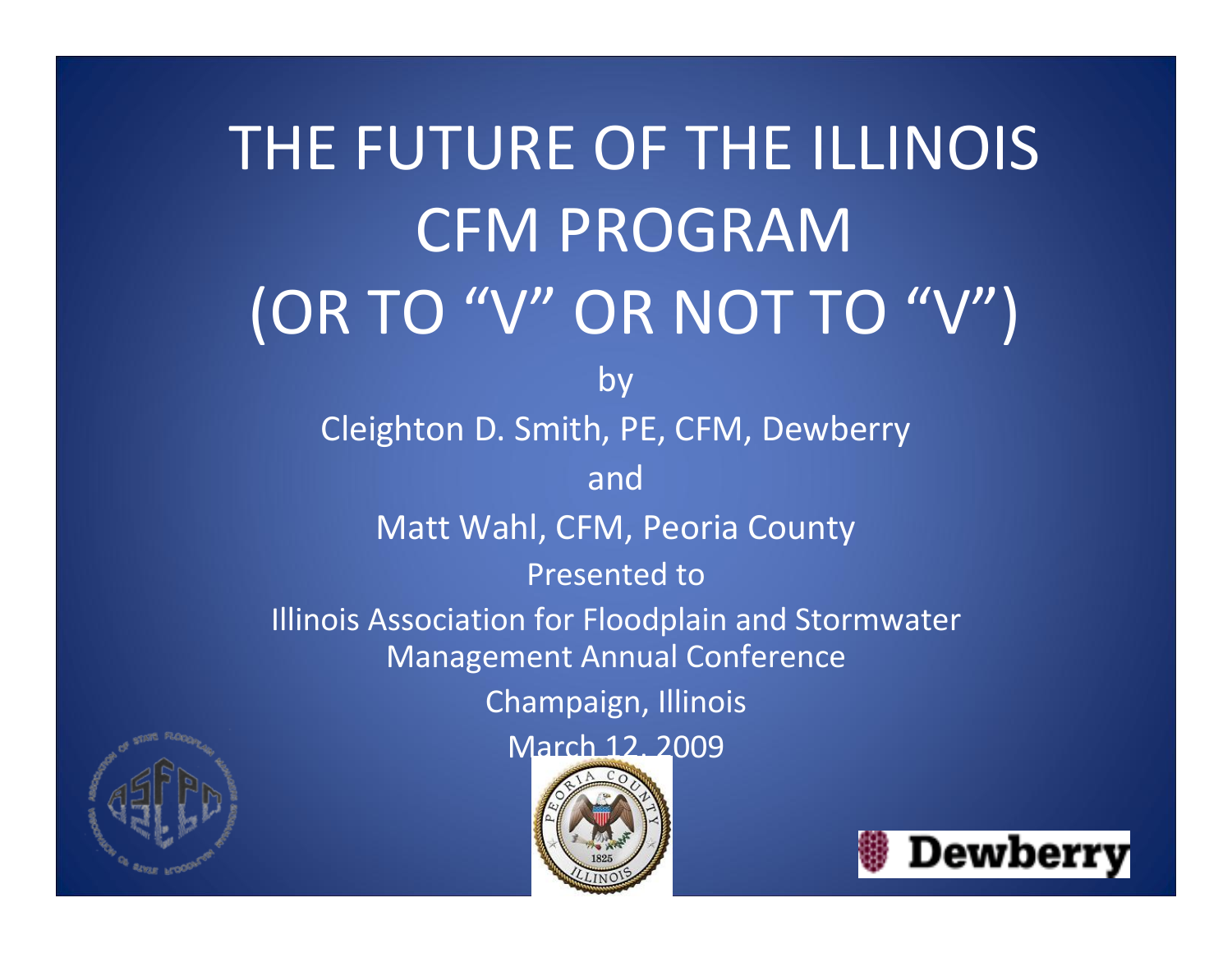## BACKGROUND

- IL CFM Program and ASFPM CFM Program developed in parallel
	- IL Pilot CFM exam March 1999
	- ASFPM Pilot Exam 1998
- Initial Guidance from ASFPM was for states to develop state‐specific exams
- IL followed that lead
- IL exam had no coastal questions





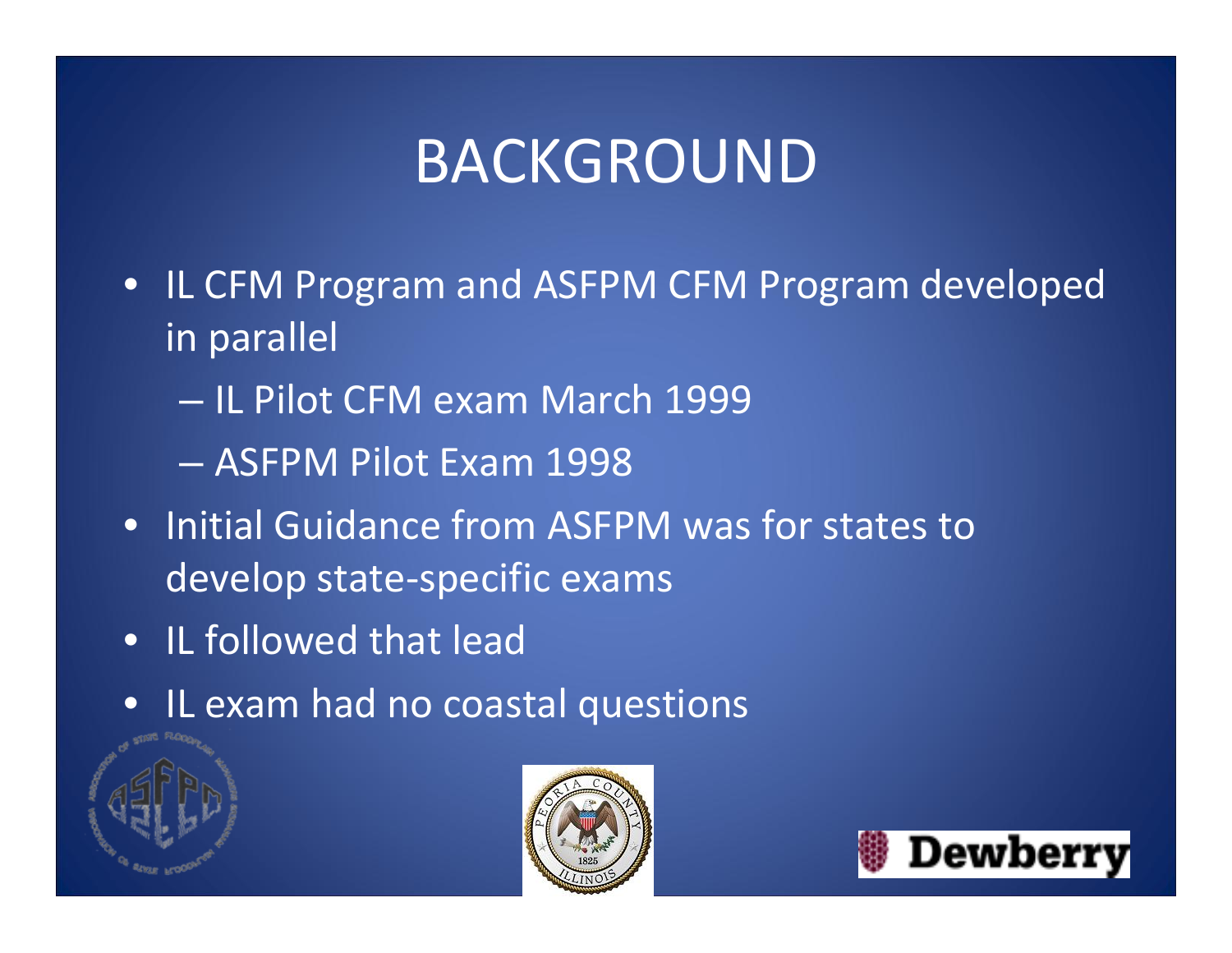#### MOVING FORWARD ….

- IL and ASFPM CFM programs see rapid growth
- Concept of CFM is idea whose time had come
- As programs grew…
	- ASFPM agrees to administer IL CFM program
	- 5 other states develop state‐specific exams (TX, AR, NC, NM, OK)
	- ASFPM "certifies" state‐specific exams

– Reciprocity, other issues arise



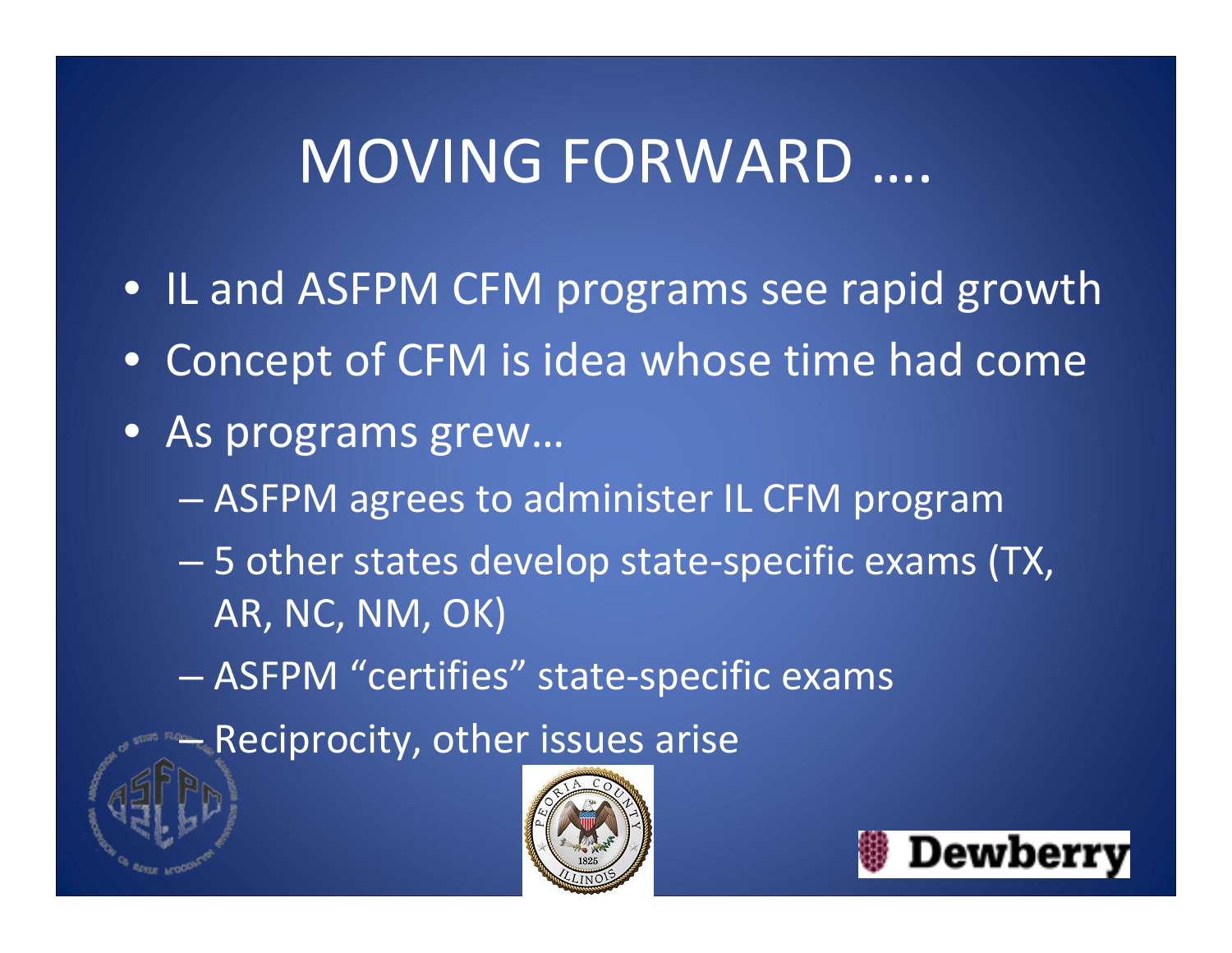# SO THEN ….

- ASPFM exam emerges as "national exam"
- Six "certified states" allowed to continue, subject to periodic audits by ASFPM
- New state‐specific exams encouraged to be in the format of "rider" to "national exam"
- What about other CFMs moving to IL?
- Reciprocity policy not consistently applied
- Liability issues and concerns





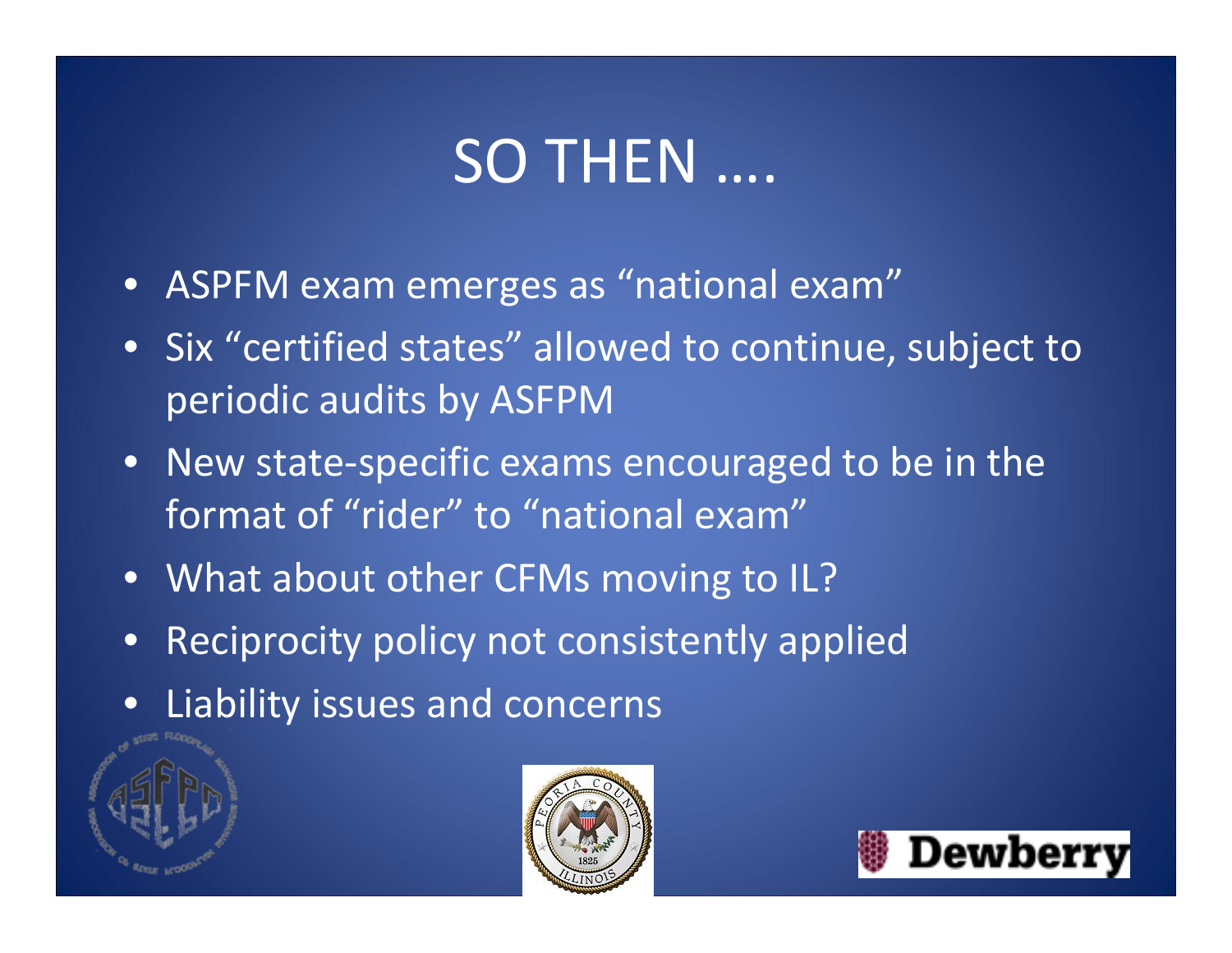### HERE WE ARE TODAY ….

- ASFPM CBOR initiates "reliability & validity" testing
- CBOR drafts white paper on reciprocity
- CBOR meets with certified states at Reno conference 2008, discussed issues
- Current estimates for "r <sup>+</sup> <sup>v</sup>" testing <sup>≈</sup> \$92 <sup>K</sup>





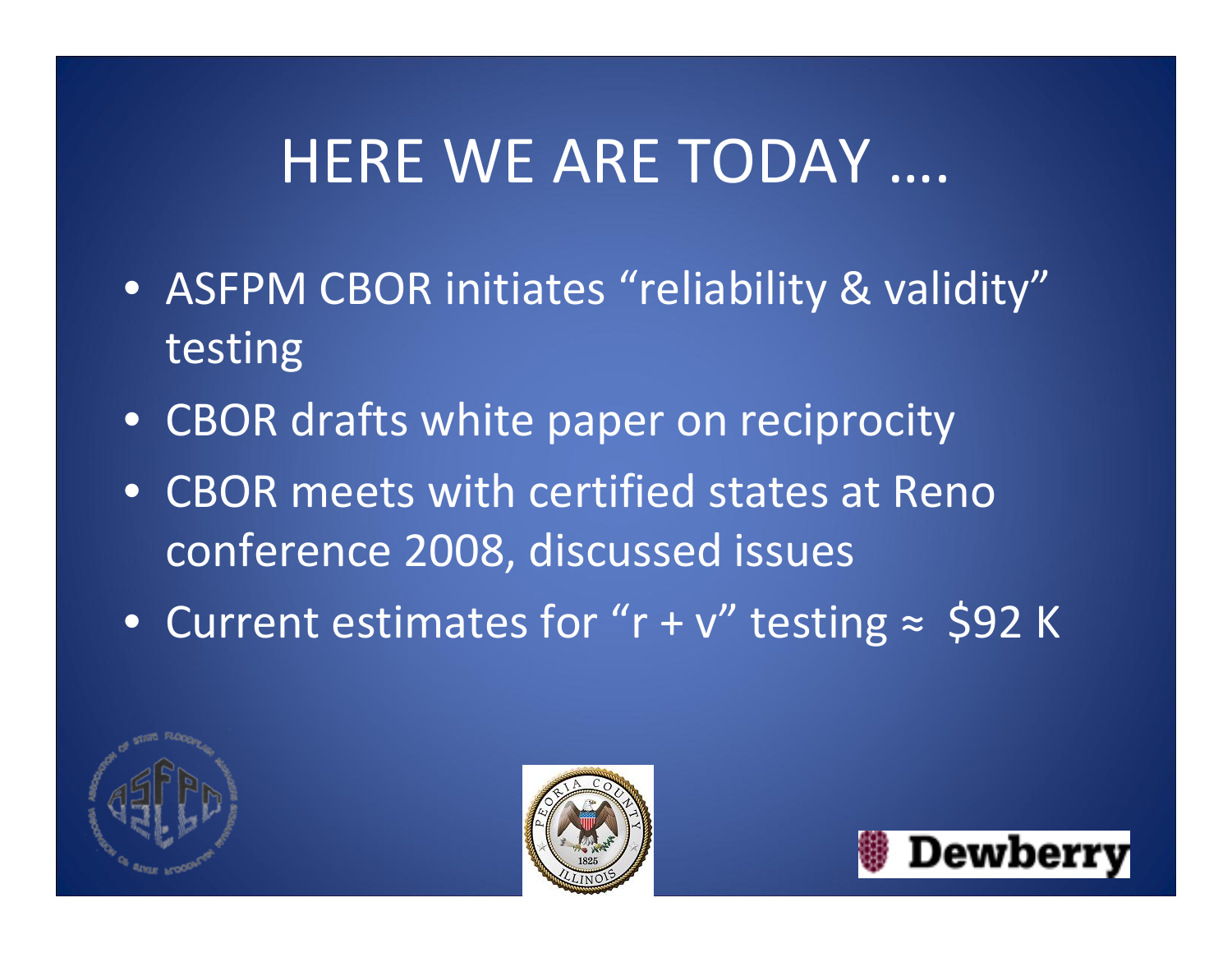# OH, BY THE WAY ….

- Four ways certified states do exam:
	- 1. Use ASFPM questions (CBOR 120)
	- 2. Use CBOR 120 <sup>+</sup> 10 to 20 state‐specific questions (130 to 140 total exam questions)
	- 3. Use CBOR 120 but replace some with state‐specific questions (120 total questions)
	- 4. Combination of CBOR 120 and state‐specific questions (120 total questions)
- Illinois uses #4



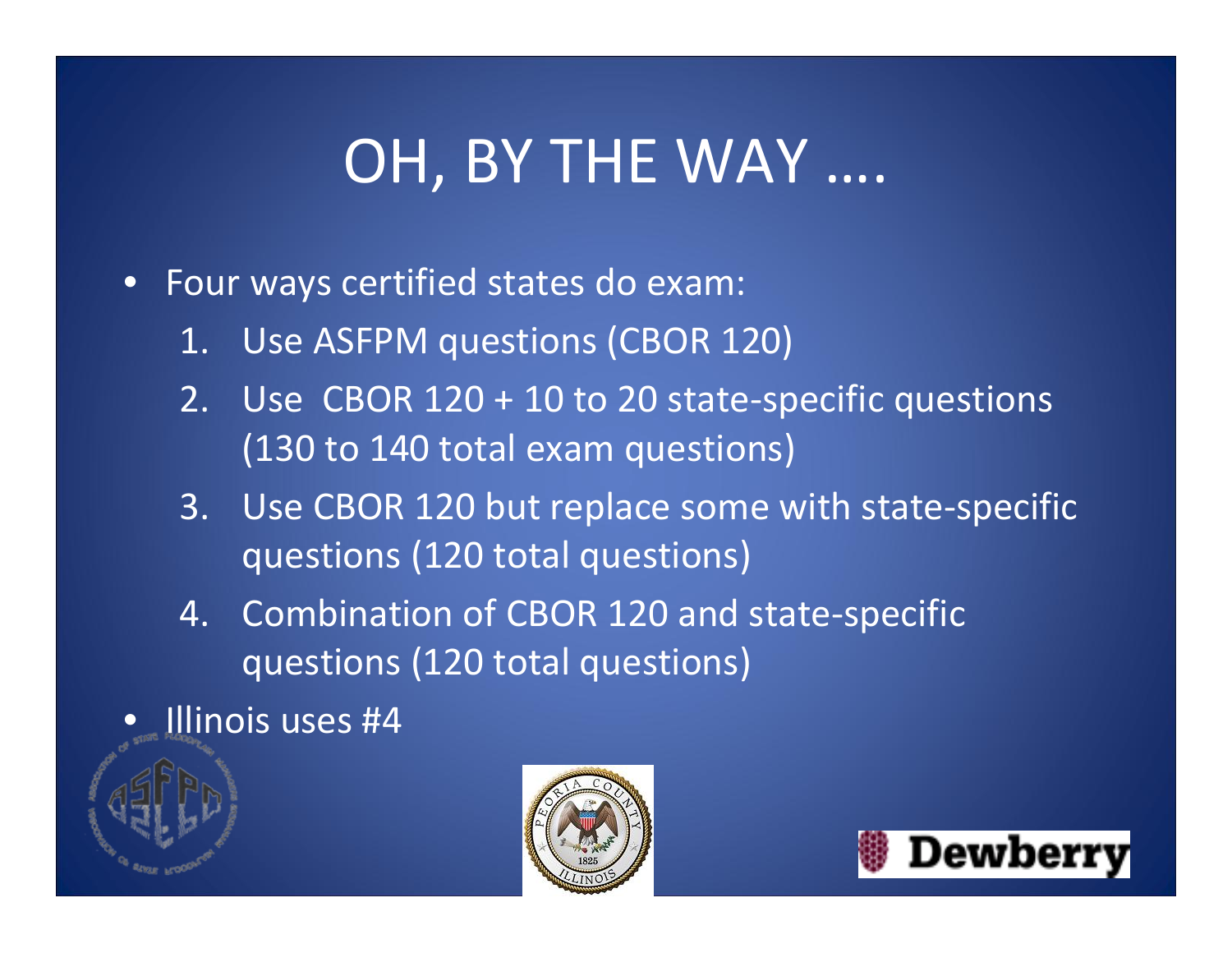## ON THE TABLE ….

- Reciprocity is an issue between states using options #3 and #4
- Reciprocity is an issue between certified states and ASFPM, due to differences in fees, membership dues requirements.
- CBOR White Paper strongly recommends reliability & validity testing of exam and process – ASFPM/CBOR is doing this as we speak…





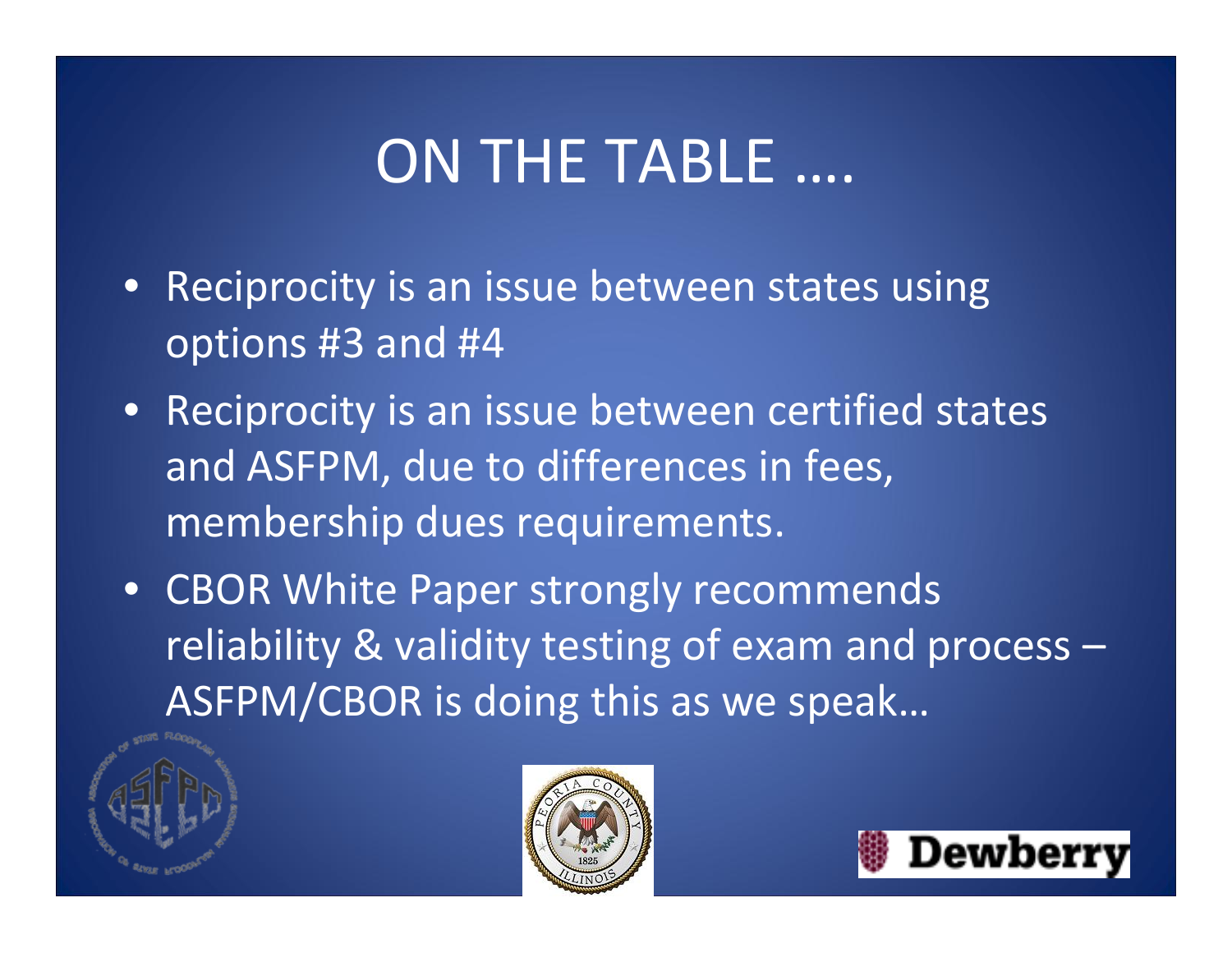#### MOVING FORWARD ….

#### • IL CFM Program Options

- Stay w/ #4, but undergo r&v on your own
- Go with #1 or #2 (and rely on ASFPM's r&v testing)
- Implications of going with #1 or #2
	- Current CFMs no implication

– Future exams – testing includes coastal questions (specifically excluded from current IL exam)



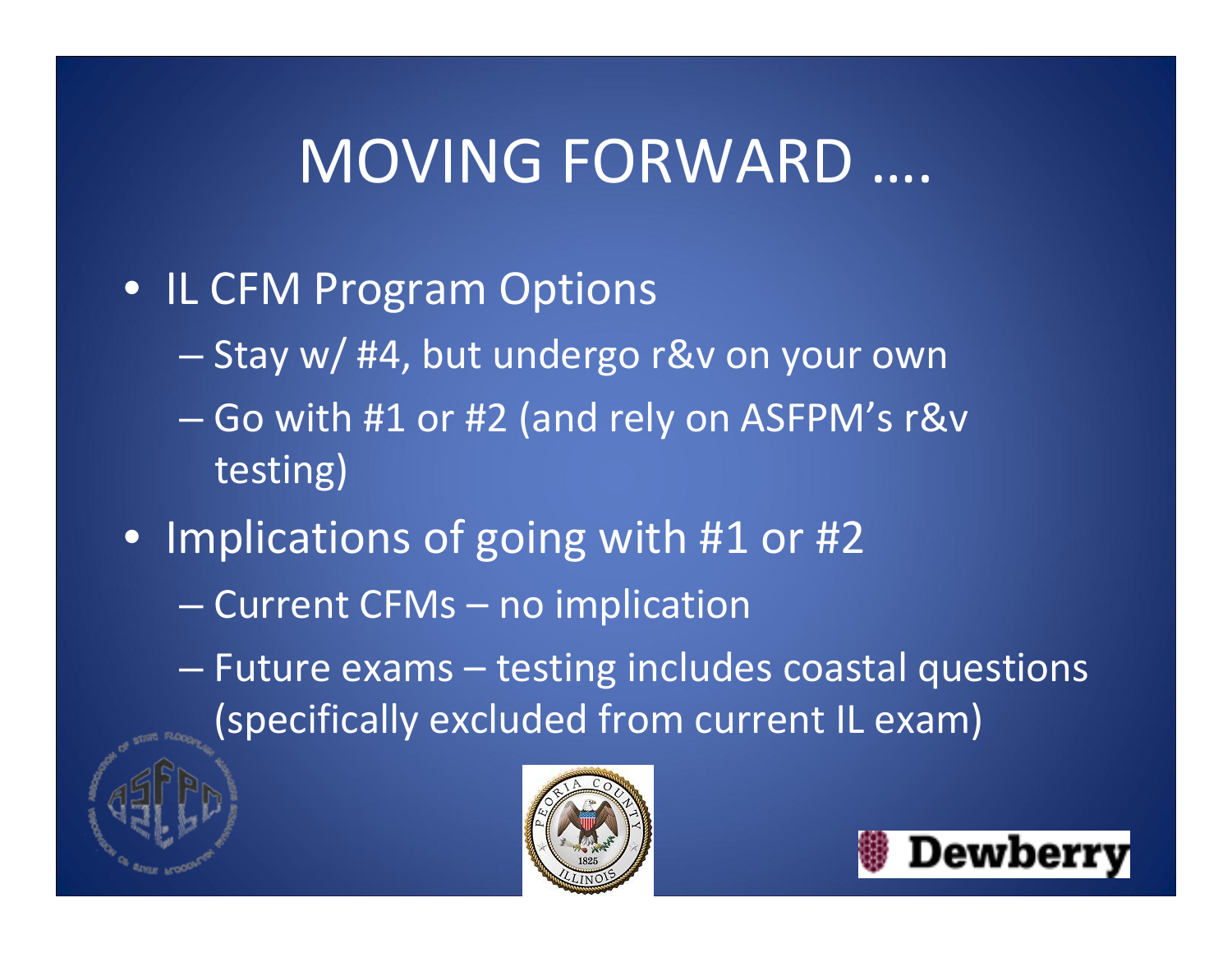### WHY GO COASTAL? ....

- Stuff CFMs need to know!!
- V‐Zones are equivalent of floodways
- Coastal AE zones different than riverine
- IL CFMs are more versatile serving disasters in coastal areas
- Great Lakes are coasts!!!





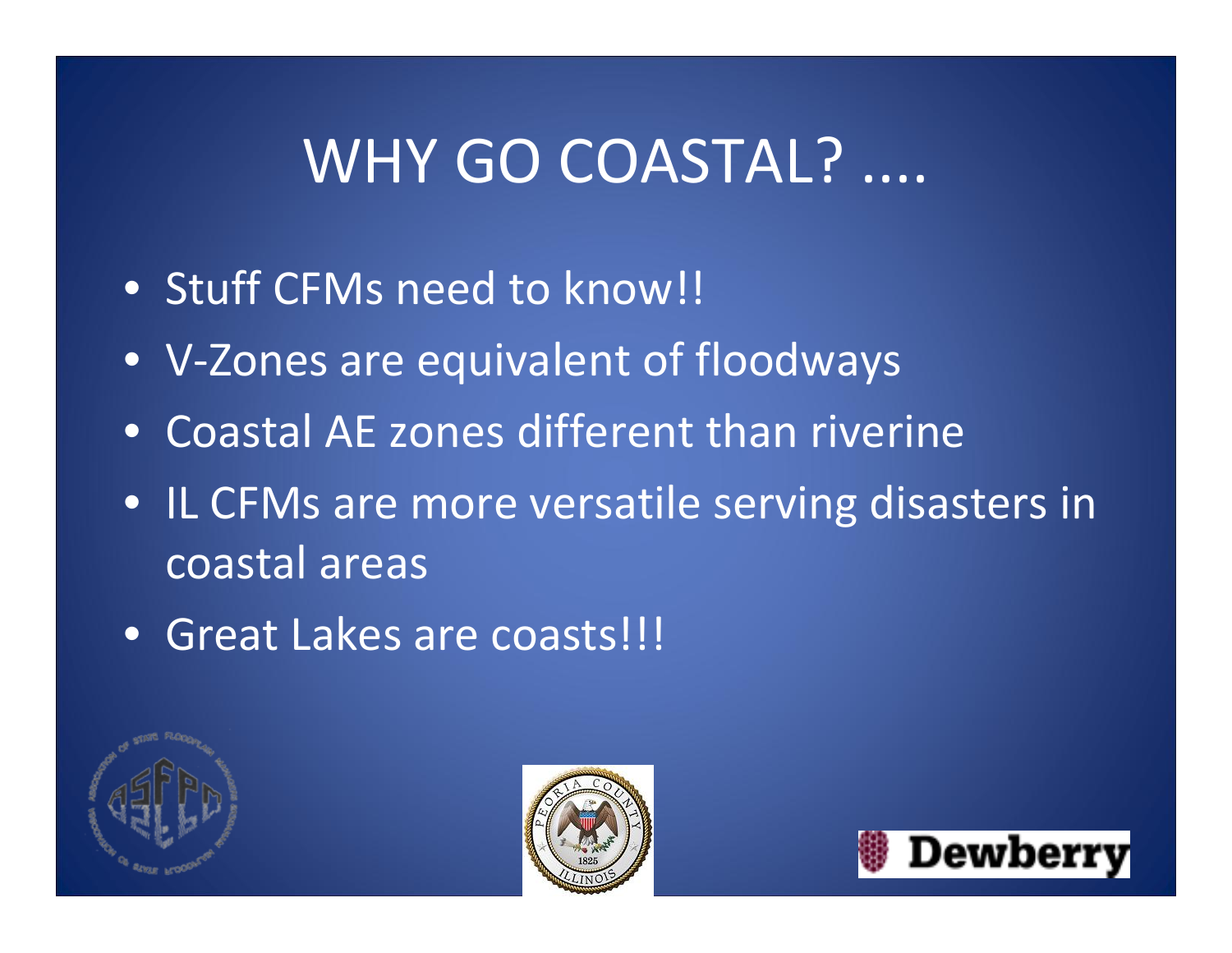# VOICE YOUR OPINION!! ….

- Future of IL CFM Program is in hands of IAFSM membership
- Voice your opinions to Matt
- Don't be V‐phobic!!